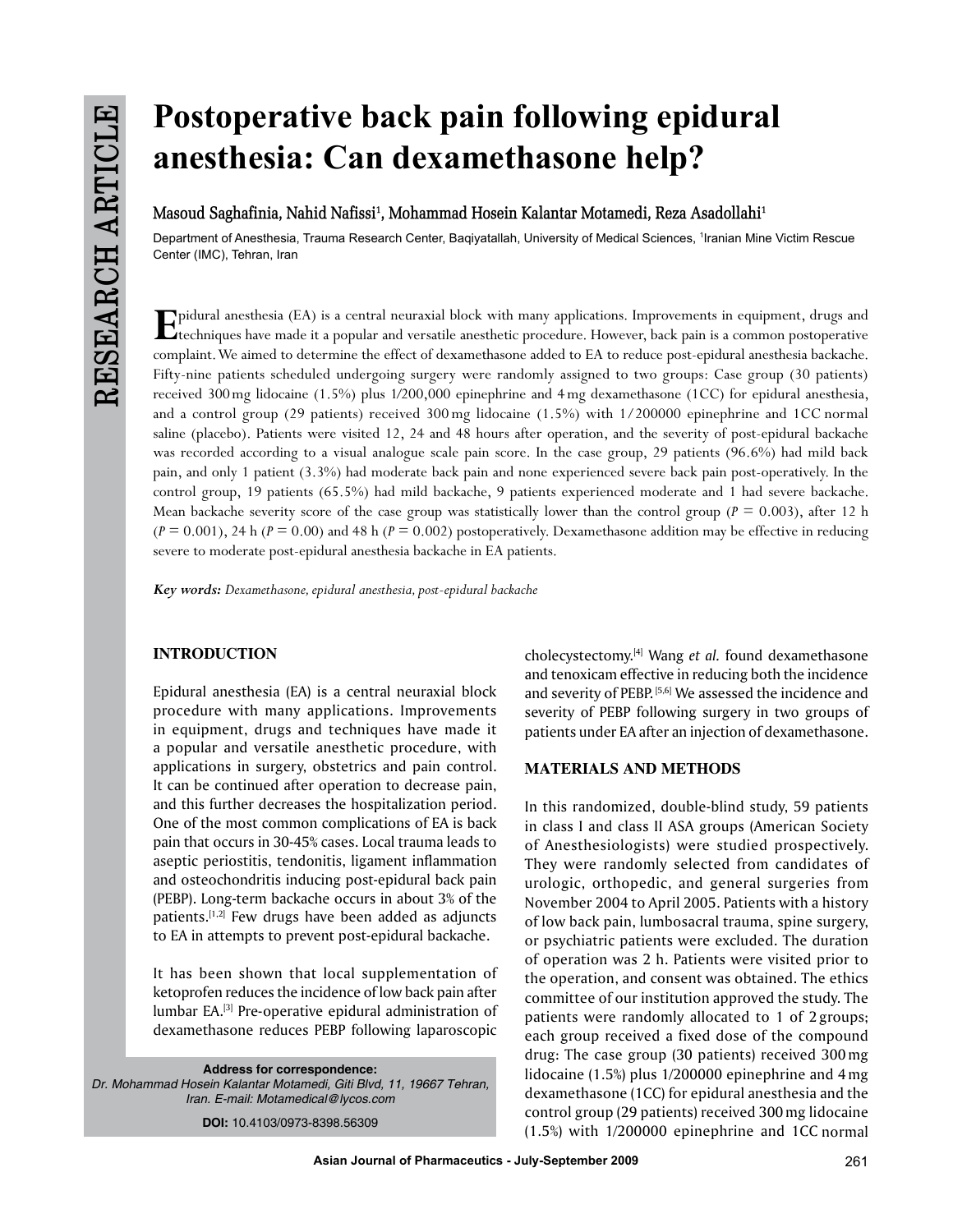saline (placebo).

#### **Technique**

First, 3CC lidocaine (1%) was subcutaneously injected in the course of epidural needle, and then, a single bolus injection was administered in L4-L5 or L5-S1 spaces using a Tuohy needle No. 18 using the hanging-drop method.<sup>[1]</sup>

After the surgical procedure, a physician examined the patient's backache severity at 12, 24 and 48 h and scored them on the basis of a visual analogue scale (VAS). VAS pain score ranged from 0 (no pain) to 10 (severe pain). For assessment, the patient was placed supine and the physician extended the patient's leg 100° (as Lasegue's Test). When the patient felt back pain, the degree between the axis and the horizon was measured and for each 10° one grade was allocated. The grades were deducted from ten and the patient's VAS score was determined. Back pain severity was divided into three groups, mild (score  $\langle 3 \rangle$ , moderate  $(3 \leq$  score  $\leq$ 7), and severe (score  $>$ 7).

All statistical analyses were performed using the SPSS software package version 13.5. The level of significance was set at  $P < 0.05$ . Nominal data was analyzed using the  $\chi^2$ test, and 2-way analysis of variance was used for analyzing changes seen in VAS.

# **RESULTS**

Out of 59 patients, 54 (91.5%) were males and 5 (8.5%) were females. Mean age was 46.7 years, ranging from 18 to 87 years. There was no significant difference with regard to age or sex. Operations for which epidural anesthesia was administered included 23 (39%) urologic, 21 (35.6%) general surgery and 15 (25.4%) orthopedic surgeries.

In the case group, 29 patients (96.6%) had mild back pain, only 1 patient (3.3%) had moderate pain and none had severe back pain during the post-operative period. In the control group, 19 patients (65.5%) had mild back pain, 9 patients experienced moderate pain and 1 patient had severe back pain. Mean back pain severity score of the case group was statistically lower than the control group in general  $(P = 0.003)$  and at 12 h (*P* = 0.001), 24 h (*P* = 0.00) and 48 h (*P* = 0.002) after operation [Table 1]. At 1-month follow up, no complications were detected in either group.

### **DISCUSSION**

Back pain is a common complication after the use of epidural anesthesia in obstetric and non-obstetric surgeries and occurs in 30-45% of cases.<sup>[1,2]</sup> Few studies have been conducted on this complication.<sup>[1,2]</sup> Field block anesthesia suggested by Wilkinson *et al.* for decreasing backache was not popularized due to its difficult technique.<sup>[7]</sup> Local supplementation of  $k$ etoprofen $[3]$  and preoperative epidural administration of

patients (96.6%) in our case group had VAS scores from 0 to 3, but in the control group 19 patients (65.5%) were in the same VAS range. In our case group, only 1 patient (3.3%) had moderate back pain and none experienced severe, while 9 patients experienced moderate and 1 patient had severe back pain in the control group. Mean back pain severity score of the case group was statistically lower than in the control group (12, 24 and 48 h after operation).

Complications following the use of dexamethasone are rare in EA with this method.<sup>[8]</sup> The suppressing effect on the hypothalamus-hypophysis-adrenal axis depends on the steroid dosage and seems improbable.<sup>[9,10]</sup> Cauda equina syndrome is a rare complication of epidural anesthesia and a case has been reported.<sup>[11]</sup> Arachnoiditis, nerve damage, hematoma and epidural abscess are other complications.[8,9,12,13] None of these were observed in our study.

#### **CONCLUSION**

We used a low-dose dexamethasone (4 mg) administration in epidural anesthesia via an easy and effective method to reduce post-epidural anesthesia severe to moderate back pain.

#### **REFERENCES**

- 1. Brown DL. Spinal, Epidural and Caudal Anesthesia. In: Miller RD, editor. Miller's Anesthesia. 6<sup>th</sup> ed. Philadelphia: Churchill Livingstone; 2005. p. 1670-8.
- 2. Visser L. Epidural Anaesthesia. In: Update in Anaesthesia, Michigan: University of Michigan Medical Center 2001, Issue 13, Article 11: 1-4.
- 3. Hsieh JR, Hui YL, Yu CC, Lau WM, Ng YT, Wang YL. Local supplementation of ketoprofen reduces the incidence of low back pain after lumbar epidural anesthesia. Changgeng Yi Xue Za Zhi 1999;22:439-44.
- 4. Thomas S, Beevi S. Epidural dexamethasone reduces postoperative pain and analgesic requirements. Can J Anaesth 2006;53:899-905.

## **Table 1: Comparison of mean VAS scores 12, 24 and 48 h after epidural anesthesia**

| Visit                   |            |     | Group No. Mean VAS score P value |       |
|-------------------------|------------|-----|----------------------------------|-------|
| 12 h post-epidural Case |            | 30  | 0.60                             | 0.001 |
|                         | Control 29 |     | 2.69                             |       |
| 24 h post-epidural Case |            | -30 | 0.20                             | 0.000 |
|                         | Control 29 |     | 3.28                             |       |
| 48 h post-epidural Case |            | 30  | 0.06                             | 0.002 |
|                         | Control 29 |     | 1.76                             |       |

dexamethasone following laparoscopic cholecystectomy<sup>[4]</sup> have been shown to be effective in reducing post-operative backache. In another study, Wang *et al.* found dexamethasone effectiveness in reducing the incidence and severity of post-epidural back pain.<sup>[5]</sup> However, it should be noted that Wang *et al.* selected a group of patients referred for hemoroidectomy, while in epidural anesthesia; the sacral area is not anesthetized properly. In this study, while using patients with different urologic, orthopedic and general surgeries, we found that adding 4mg of dexamethasone in epidural anesthesia can significantly reduce PEBP. Twenty-nine

VAS - Visual analogue scale